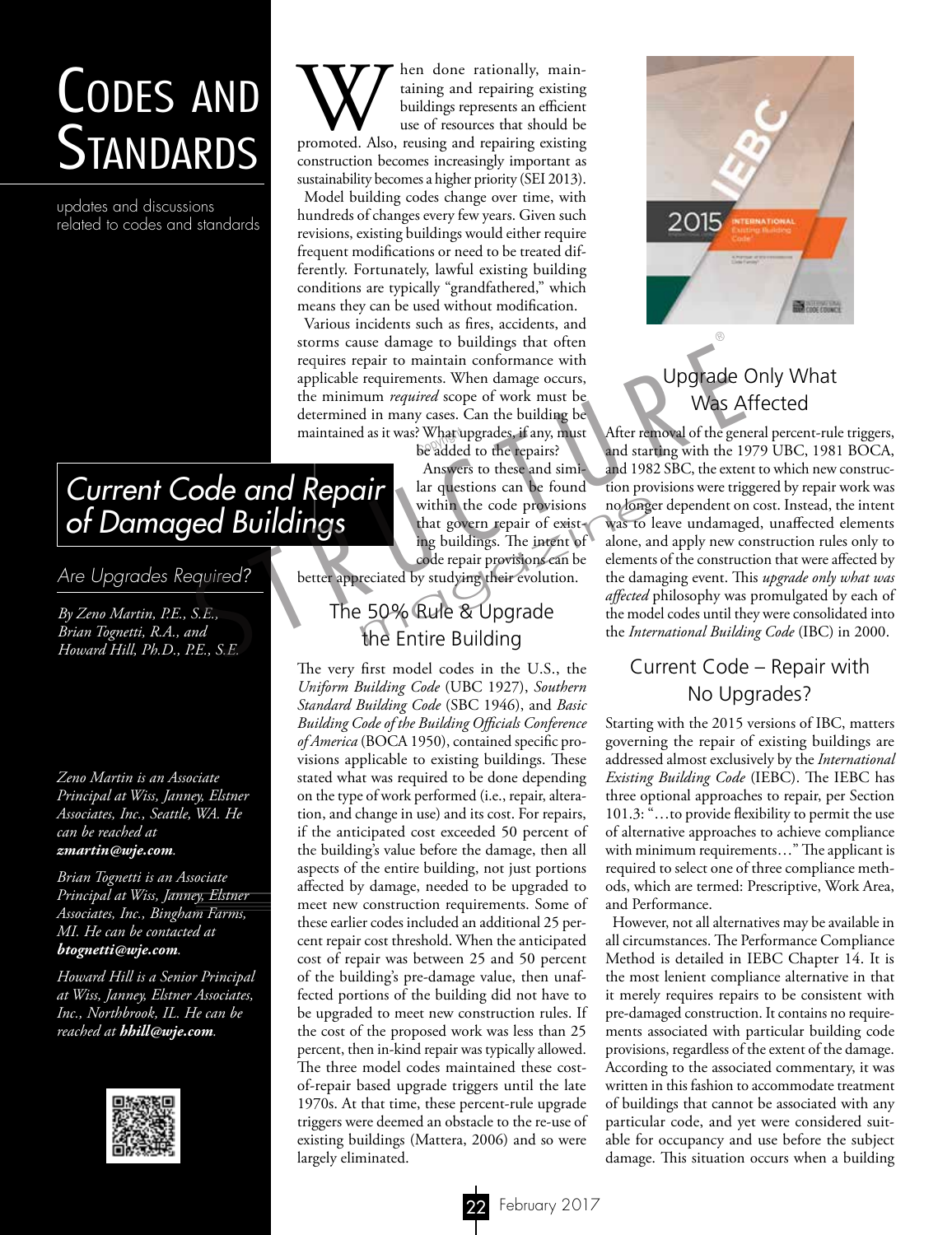pre-dates the jurisdiction's adoption of codes and there is no documentation as to what standards were used in its construction. The *Applicability* section of Chapter 14 (1401.2) provides a "prior to" date that defines what structures can be evaluated using its provisions. This section recommends that the date in question "coincide with the effective date of building codes within the jurisdiction." There is a recommendation that the Performance Compliance Method only apply to buildings constructed before there were any identifiable code provisions being enforced. This makes sense since buildings constructed after codes were put into effect have defined provisions as benchmarks, while buildings that pre-date code enforcement typically do not.

In spite of the recommendation to limit application of the Performance Compliance Method to buildings that pre-date code enforcement, some jurisdictions make it effective to a much broader category of buildings, even all existing buildings. In such cases, it is certainly appropriate to use the Performance Compliance Method, which usually comprises the minimum requirements for repairs. Consider the following excerpt from Chapter 14: "An *existing building* or portion thereof that does not comply with the requirements of this code for new construction shall not

be altered or repaired in such a manner that results in the building being less safe or sanitary than such building is currently." [2015 IEBC, Section 1401.2.4]

The only stated requirement for a repair is that the repaired condition be no less safe or sanitary than it was before the damage being addressed occurred. This is based on the entirely rational premise that, as long as the building was considered safe to use before the damage, restoration to the pre-damage state should be sufficient for continued use.

The Prescriptive and Work Area compliance methods also allow like-kind repair of damage, with certain exceptions. For example, the Work Area Compliance Method, in Section 601.2 states, "The work shall not make the building less conforming than it was before the repair was undertaken." The method then has separate sections outlining requirements for Building Elements ing requirements for Building Elements<br>and Materials, Fire Protection, Means of Egress, Accessibility, Structural, Electrical, Mechanical, and Plumbing. With the exception of Building Elements and Materials, Structural, Electrical and Plumbing, each of these specific sections repeats the general requirement that the repair shall not make the building less conforming than it was before the repair was undertaken. The buildings that pre-date ple, the Work Area Compliance Method, in be allowed.<br>
ically do not. Section 601.2 states, "The work shall not substantial Struct<br>
mmendation to limit make the building less conforming than it<br>
subs m of Building Elements and Materials, is de<br>uctural, Electrical and Plumbing, each repair<br>these specific sections repeats the gen-<br>I requirement that the repair shall not com<br>ke the building less conforming than it is us<br>s

Building Elements and Materials, Structural, Electrical and Plumbing sections also indicate when pre-damage conditions can be recreated or when like materials can be utilized, but also describe situations in which repair to something other than the predamage state is required.

Each of the IEBC compliance methods has provisions that *dangerous* (2015 IEBC Sections 401.3 and 606.1) or *unsafe* (2015 IEBC Section 1401.3.1) conditions be abated. So if the damage was related to a hazardous or unsafe condition, as defined in 2015 IEBC Section 202, then in-kind repair that would restore such a condition would clearly not be allowed.

#### *Substantial Structural Damage*

Starting with the first IEBC (in 2003), the concept of Substantial Structural Damage (SSD) was introduced as a means for defining when structural repair to something other than the pre-damage condition might be required. In the 2015 IEBC, SSD is defined in Section 202 and is used in the repair provisions by both the Prescriptive (Section 404) and Work Area (Section 606) compliance methods. The SSD threshold is used, in part, as follows: "For damage less than substantial structural damage, the